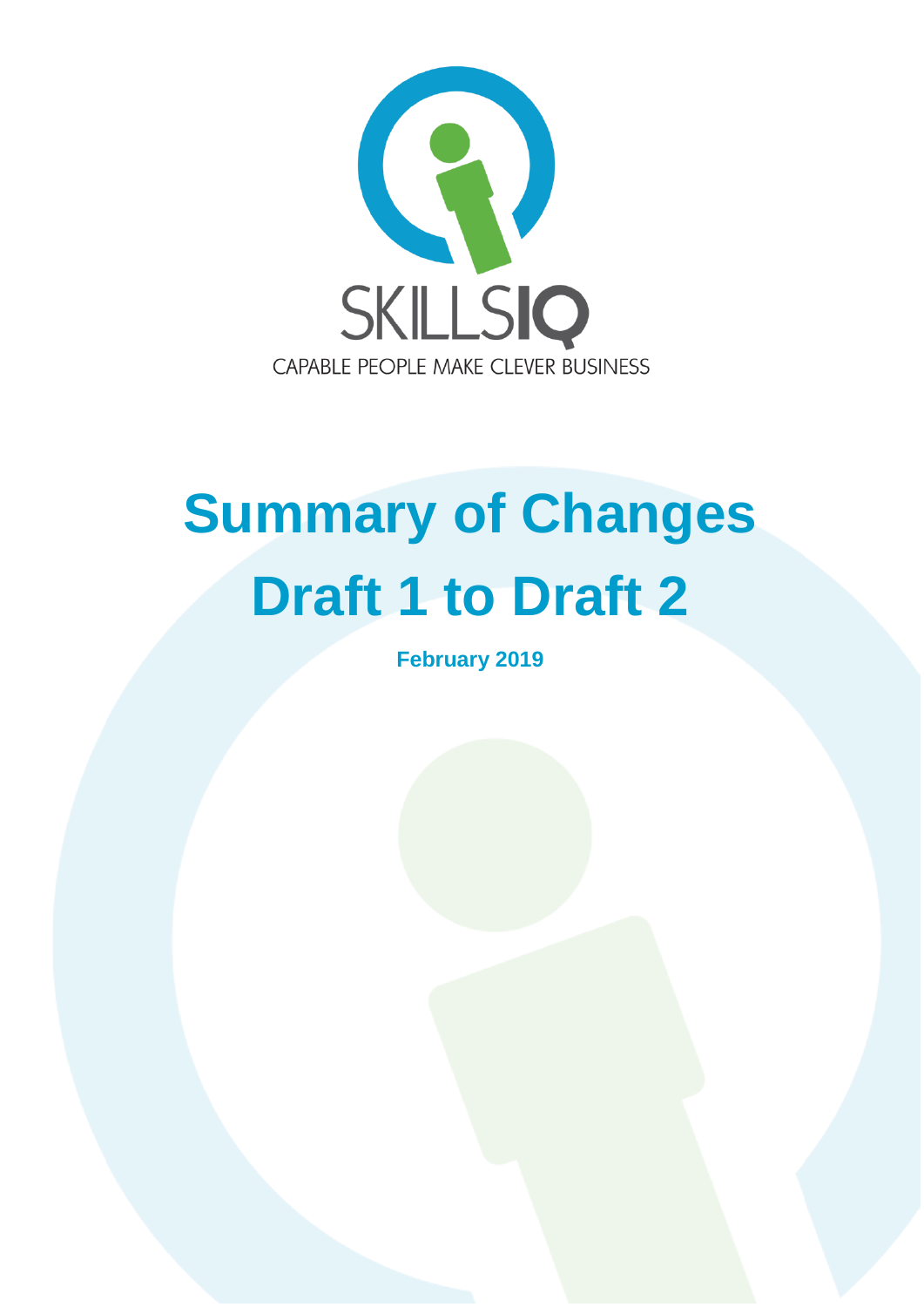# **Summary of changes, Draft 1 to Draft 2**

# **Global issues**

A number of global issues were raised in comments with diverse and sometimes contradictory viewpoints expressed. These were referred to the Technical Advisory Committee (TAC) for resolution.

#### Guide and Instruct units

Draft 1 proposed the deletion of multiple Guide and Instruct units in favour of two units which could be contextualised to different activities. There was significant objection to this proposal.

The individual units, once achieved in lower level qualifications could not be repeated in higher qualifications as learners select a broader range of activity specialisations.

Employers and RTOs do not consider that leadership skills are transferable across activity types and the different environments in which those activities are delivered.

They want to ensure that learners are assessed leading groups in the absolute context of each activity and environment so that the complexities involved are tested. For example, cycling and kayaking are quite different; on and off road cycling are different; kayaking on flatwater is different to grade 2 rivers. Group management of the participants will vary.

Draft 2 includes a leadership unit that matches every activity unit, for example

- SISOKYK003 Paddle a kayak on grade 2 rivers
- SISOKYK007 Lead kayaking activities on grade 2 rivers

#### Prerequisite units

Draft 1 nominated very few prerequisite units. There was a diverse response. Some asked for prerequisites to be added, up to five for a secondary unit. Others asked for removal. Many suggested co-requisites but training packages cannot nominate these.

Minimal prerequisites have been nominated in draft two units.

This avoids a trail of prerequisites leading to multiple others, and a mandatory "lock-step" approach to training and assessment. Nomination of multiple prerequisites allows no flexibility and forces all RTOs to sequence delivery in the same way, despite diverse course content, learner and industry needs.

Minimising prerequisites allows for sensible holistic delivery and assessment, e.g. concurrent delivery and assessment of navigation with bushwalking.

Comments clearly indicated that RTO and other users see a natural lineage of units and that they would not offer an illogical pattern, as this would not benefit the student or trainers and assessors.

#### Requirements for assessments using "real" clients

There was some suggestion to mandate the presence of real clients as participants during activity sessions, and their involvement in program or activity session planning.

Draft 2 does not mandate the use of real clients for any unit.

Many units require people interaction during assessments and the learner's ability to interact would be tested. Any additional requirement adds no real value.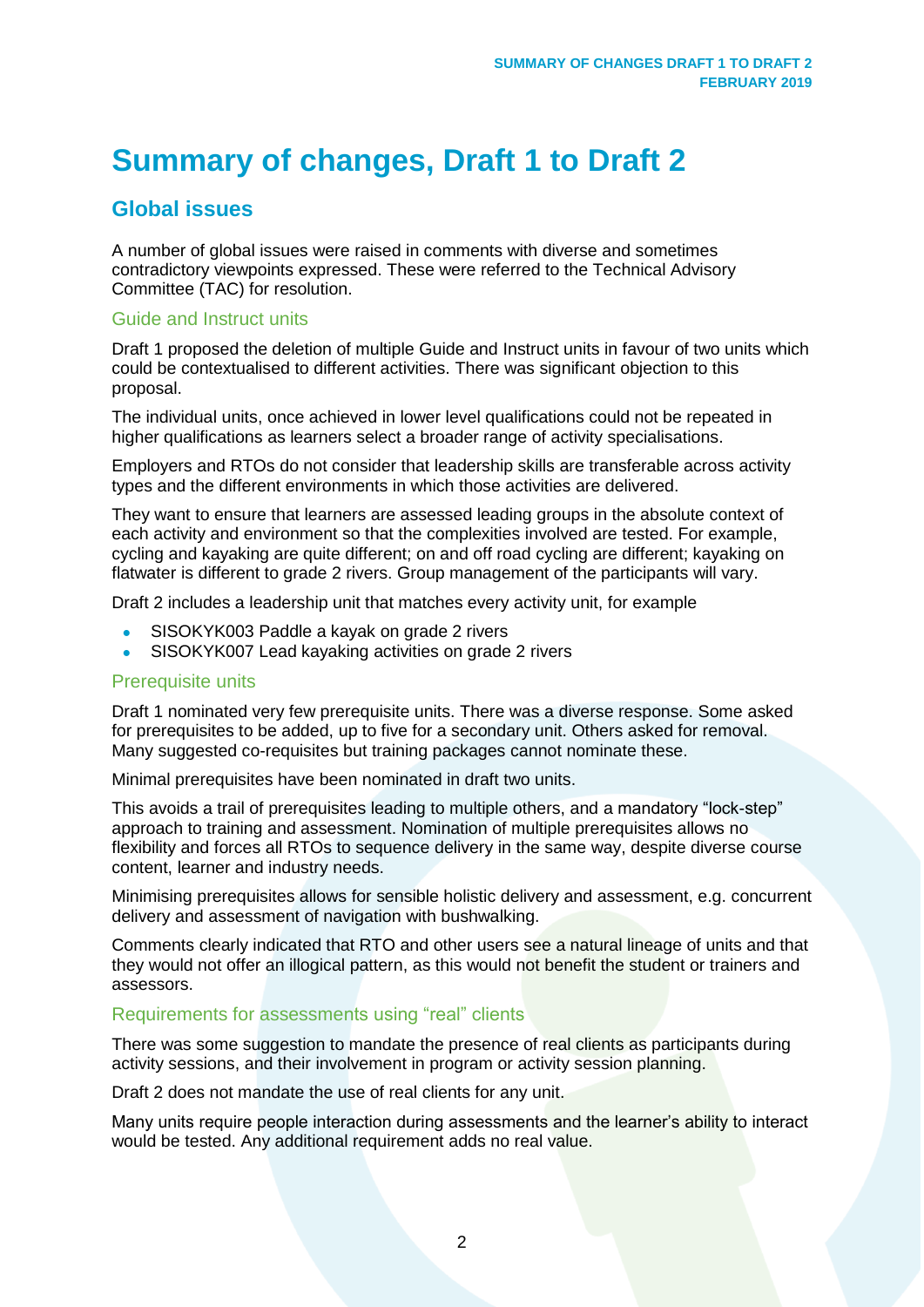The exact definition of a "real" client or "real" participant would be problematic because training packages must be prescriptive and cannot provide advisory statements. Any such statements may be complex and hard to interpret for RTOs and auditors. The criteria applied may not reflect all circumstances that occur across a range of industry settings. For example, the criteria could be based on paying clients which suits some Outdoor Recreation sectors and operators but not all.

Any requirement may create unnecessary operational barriers for RTOs. Industry wants to encourage the offering of units and qualifications, not deter RTOs from delivering because of operational constraints.

RTOs can choose to use "real" clients, if they prefer and if it suits local and sectoral circumstances.

#### Indigenous unit

Stakeholders were asked, during consultation, if there was a need to create a new core or elective unit focussing on outdoor recreation operator interaction with Indigenous communities and heritage and cultural sites. There was no consensus.

Draft 2 includes does not include an individual unit.

Additional or strengthened content is in the following units:

- SISOPLN002 Plan outdoor activity sessions
- SISOPLN003 Develop outdoor recreation programs
- SISOPLN006 Plan for minimal impact
- SISOFLD002 Minimise environmental impact

These units require knowledge of impacts on heritage and cultural sites, including those of significance to Indigenous communities. Knowledge also covers any requirements for owner or custodian permissions as well as the use of any codes of practice.

#### Assessor requirements

Assessor requirements are covered on a unit by unit basis. Draft 1 included a requirement for assessors to meet the requirements of the Standards for Registered Training Organisations assessors and:

*have at least three years' experience as a xx where they have applied the skills and knowledge covered in this unit of competency*

Some stakeholders commented that this requirement was not easily measurable (or auditable) because the outdoor recreation industry often engages workers both full and part time.

There was general agreement that some requirement for workplace experience should be retained, noting that the Standards for RTOs are silent on this matter.

Draft 2 clarifies by stating:

*have a collective period of at least three years' experience as a xx where they have applied the skills and knowledge covered in this unit of competency; the three years' experience can incorporate full and or part time experience.*

In Draft 2, for some units, the requirement is not linked to experience as an outdoor leader. Other experience can be relevant, e.g.as a rescue operator, rope and belay rigger.

## **Qualifications**

Disparate comments on qualifications were also referred to the TAC for resolution.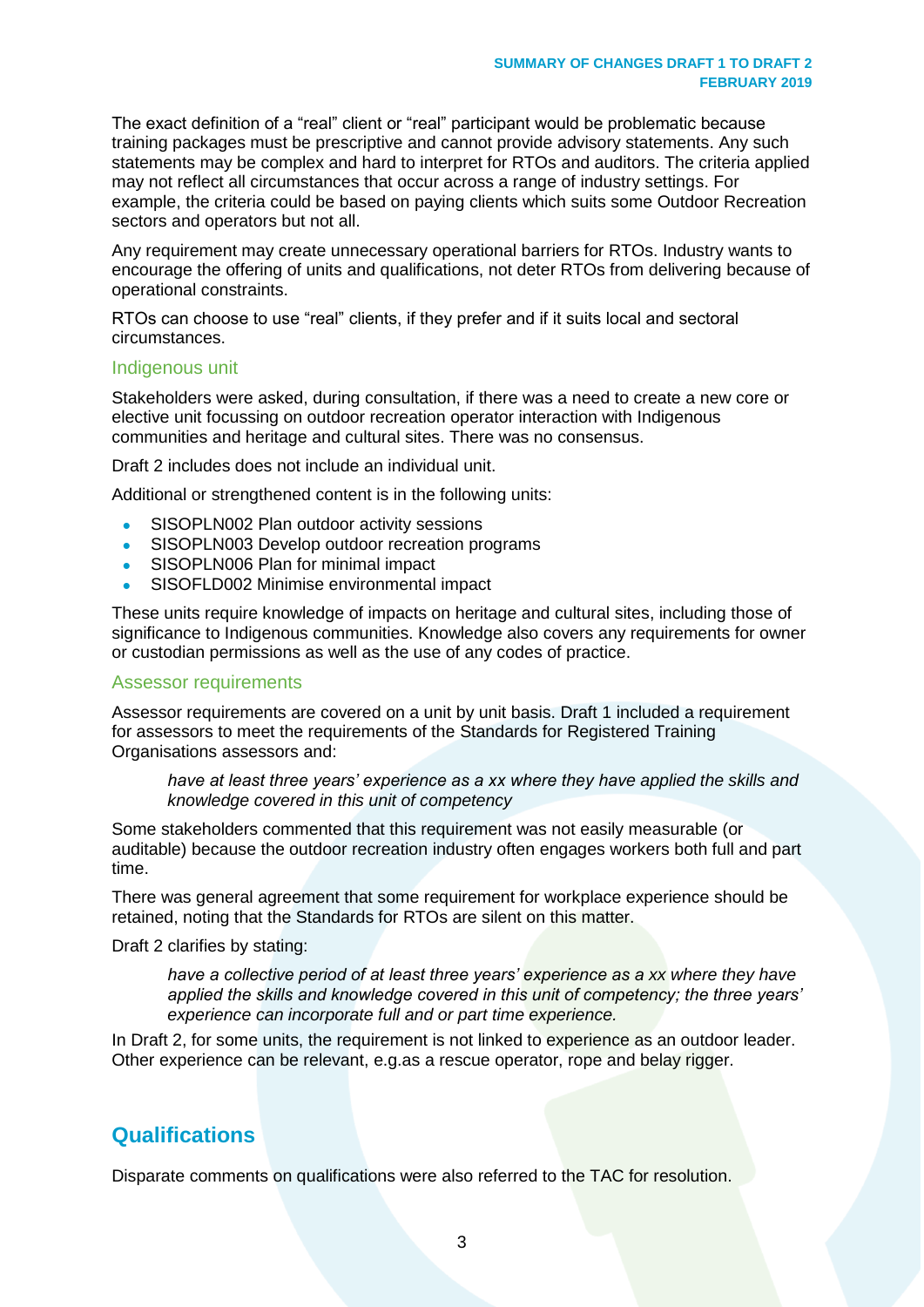#### First aid as a core or an elective

Draft 1 qualifications included *HLTAID003 Provide first aid* and *SISOFLD006 Provide first aid in remote locations* as general electives:

There were diverse views; include in core, include in general electives, include in a group forcing selection of one or the other, make units an entry requirement. There was no consensus.

Draft 2 retains the units as general electives.

Different employers have different requirements and will engage with RTOs to select the most appropriate unit(s). RTOs offering pre-employment courses can select unit(s) according to need. They clearly indicated that they would provide first aid training as part of their course offering.

First aid units are regularly updated (and an update is imminent) in response to changing medical guidelines. If housed in the core, or a forced elective group, RTOs must deliver the outdated unit and outdated practices. This is detrimental to learners and industry.

A qualification update to include, as core, the most current first aid units triggers a complex and problematic administrative issue detrimental to RTOs. This does not happen if first aid units remain as general electives. They remain "silent units". RTOs can choose current units as "open electives" which can be "selected from any other current Training Package."

Housing first aid units in the general elective group provides maximum flexibility for employers, learners and RTOs and promotes the use of the most current first aid units.

#### Entry requirements for qualifications

There was some comment, but not a significant amount, that entry requirements should be mandated. Some people suggested a progressive entry requirement from CII right through to Diploma, others from CIII to IV and others from CIV to Diploma. Some suggested a period of industry experience after achieving a qualification.

Draft 2 qualifications retain direct entry.

Entry requirements can create barriers and lead people away from enrolling. Outdoor Recreation qualifications already have, by comparison to other industries, fairly low enrolments. Industry wants to promote not deter enrolment.

Some students prefer to enrol directly into a higher level qualification; some want formal recognition of their existing skills and might choose to gain a higher level qualification through a recognition process. Both cohorts can achieve embedded foundational units before progressing to more complex skills during the life of the qualification.

In the main, qualifications are bringing forward units from lower qualifications to higher, allowing for exit points.

For Outdoor Recreation, entry requirements have no value in simplifying qualification structures by excluding units covered by a lower level qualification. Removing some in favour of an entry requirement would not be possible as it is not possible to predict which activity groups would have been chosen in a lower level qualification. Maximum flexibility in choice of electives needs to be retained in higher qualifications in order that students, RTOs and employers can select multiple activity types to meet employment outcomes.

#### Flat qualification progression

There was some comment that qualifications did not show a sufficient progression from lower to higher order skills.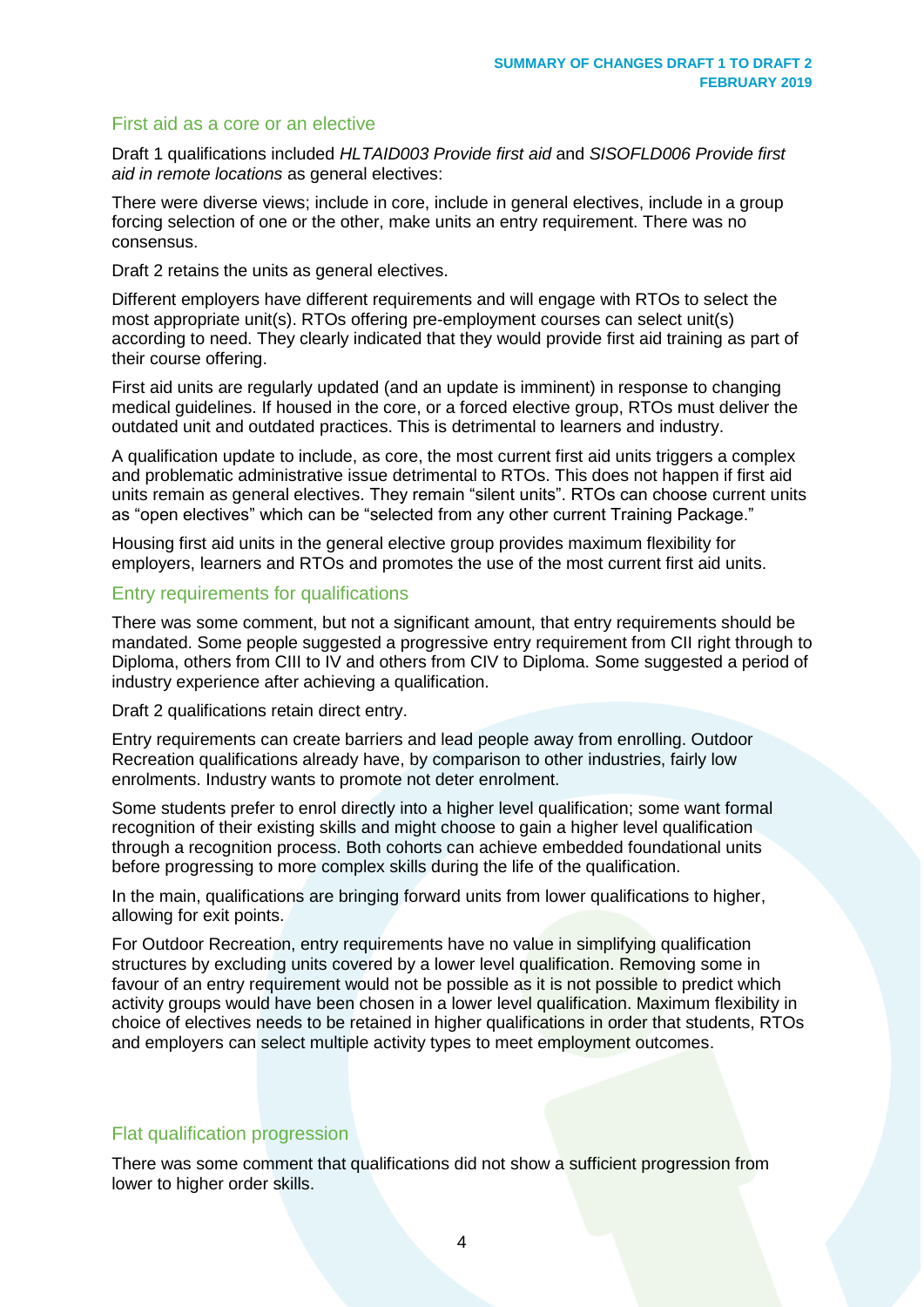Core units in each do progress the learner from basic (CII), to operational (CIII), to senior or supervisory (CIV) and then to operational management level (Diploma).

In conjunction with activity specific and general electives available at each level, the integrity of each qualification against AQF specifications is maintained.

The progression has been amended slightly so that less complex activity specialisations "drop off" at a certain point throughout the levels, e.g. snorkelling does not progress past Certificate III.

If however, an RTO or learner does want to choose a less complex activity as an elective within a higher qualification, they can. The packaging rules allow for "open" electives not listed within the qualification, i.e. "the remaining elective units can be selected from elsewhere in the SIS Training Package".

Some activity groups have been removed from Certificate III, as these were too complex for leaders working at this level. Certificate IV then introduces the availability of those complex technical skills, e.g. canyoning, paddling on higher grade rivers, specialty SCUBA diving.

#### Overarching changes to qualifications

References to guides and instructors have been removed and a full explanation will be provided in the Companion Volume Implementation Guide (CVIG)

References to controlled and uncontrolled environments have been removed because definitions of what constitutes each can vary; these will be canvassed in the CVIG.

Numbers for core and elective units have changed in some qualifications.

Leadership units have been added to each specific activity group.

Some navigation units have been adjusted so they better relate to the activity and environment.

As above, progression from one to another varies from Draft 1.

Additional units have been added to the elective pool.

#### **Skill Sets**

SIS10 includes 78 Outdoor Recreation Skill Sets. The vast majority have had very low or nil take-up over multiple years. There was no significant objection to the deletion of most of these Skill Sets.

The following Skill Sets are included in Draft 2:

- Alpine Activities Leader
- Artificial Abseiling
- Artificial Climbing
- Challenge Ropes Course Leader
- Challenge Rope Course Supervisor
- Tracked Horse Trail Ride Guiding
- Wilderness First Aid

In the main, these reflect activity specialisations for which a whole qualification including multiple activities may not be appropriate, e.g. a worker may only work with horses, or in a challenge course facility.

Because leadership units have been developed to match activity units, the following Draft 1 Skill sets have been deleted:

- Outdoor Recreation Guiding
- Outdoor Recreation Instruction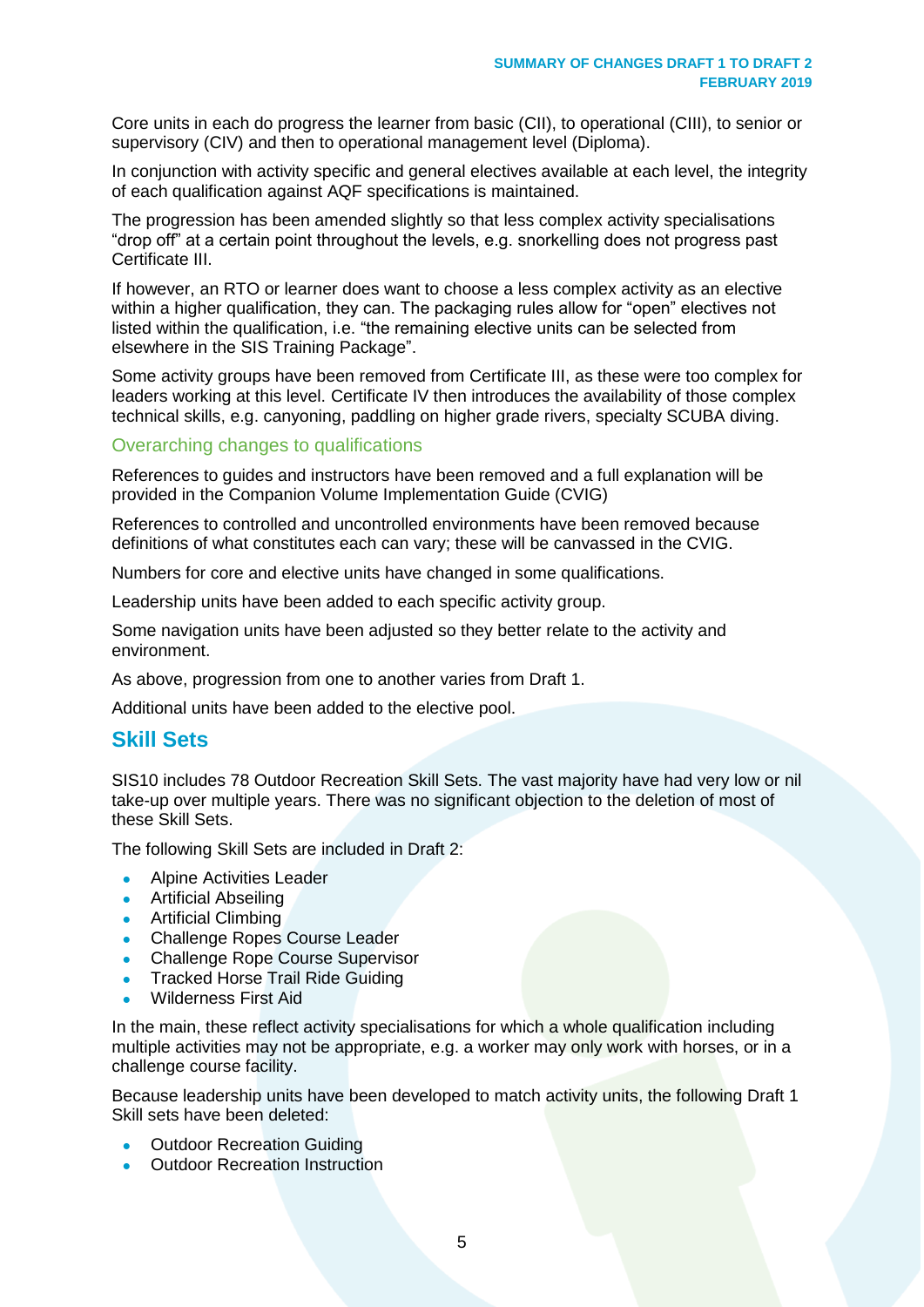RTOs can choose to deliver any group of training package units to meet an identified commercial or client employer need. These groupings do not have to be formally identified as a training package Skill Set.

## **Units of competency**

#### **Titles**

Some titles have been changed for technical accuracy or to better describe the applicable environment. For example:

- *Ride bicycles on intermediate off road trails* to *Ride off road bicycles on intermediate trails*
- *Paddle a canoe on grade 1 rivers* to *Paddle a canoe on moving water up to grade 1 rivers*
- *Bushwalk in extremely difficult tracked environments* to *Bushwalk in extremely difficult tracked and untracked environments*

#### Application Statements

Some application statements have been changed to better describe the environment or worker. For example, navigation units speak of track (grade) types and units for rigging ropes mention riggers as well as activity leaders.

#### Elements and Performance Criteria

Elements and performance criteria have been refined to incorporate better technical language.

Some units have additional or split performance criteria.

#### Knowledge Evidence

Unnecessary detail has been removed, e.g. specific parts of a canoe, kayak, raft and windsurfing rigs and types of specific safety checks.

In certain units, detailed knowledge of equipment is required and has been retained, e.g. for rigging of ropes and belays. In these units, knowledge requirements are even more specific to particular rigging or belay types.

Knowledge has been refined to incorporate better technical language.

#### Performance Evidence

Clarity of requirements provided for:

- exact numbers of assessment events, e.g. total number of rescues
- duration of activity sessions, e.g. two hours, overnight or extended trips for bushwalking
- types of techniques to be used, or choice from a list, or choice applicable to specific craft type e.g. paddling strokes, applicability to sit in or sit on top kayak

Some requirements removed for assessment to be completed at different sites, on different rivers, from different types of boats etc.; therefore removing barriers to assessment.

References to scenarios removed and rehoused in Assessment Conditions.

#### Assessment Conditions

Some environments for assessment better described, e.g. canyons, abseiling, alpine environments.

Requirements for scenario based assessments better described.